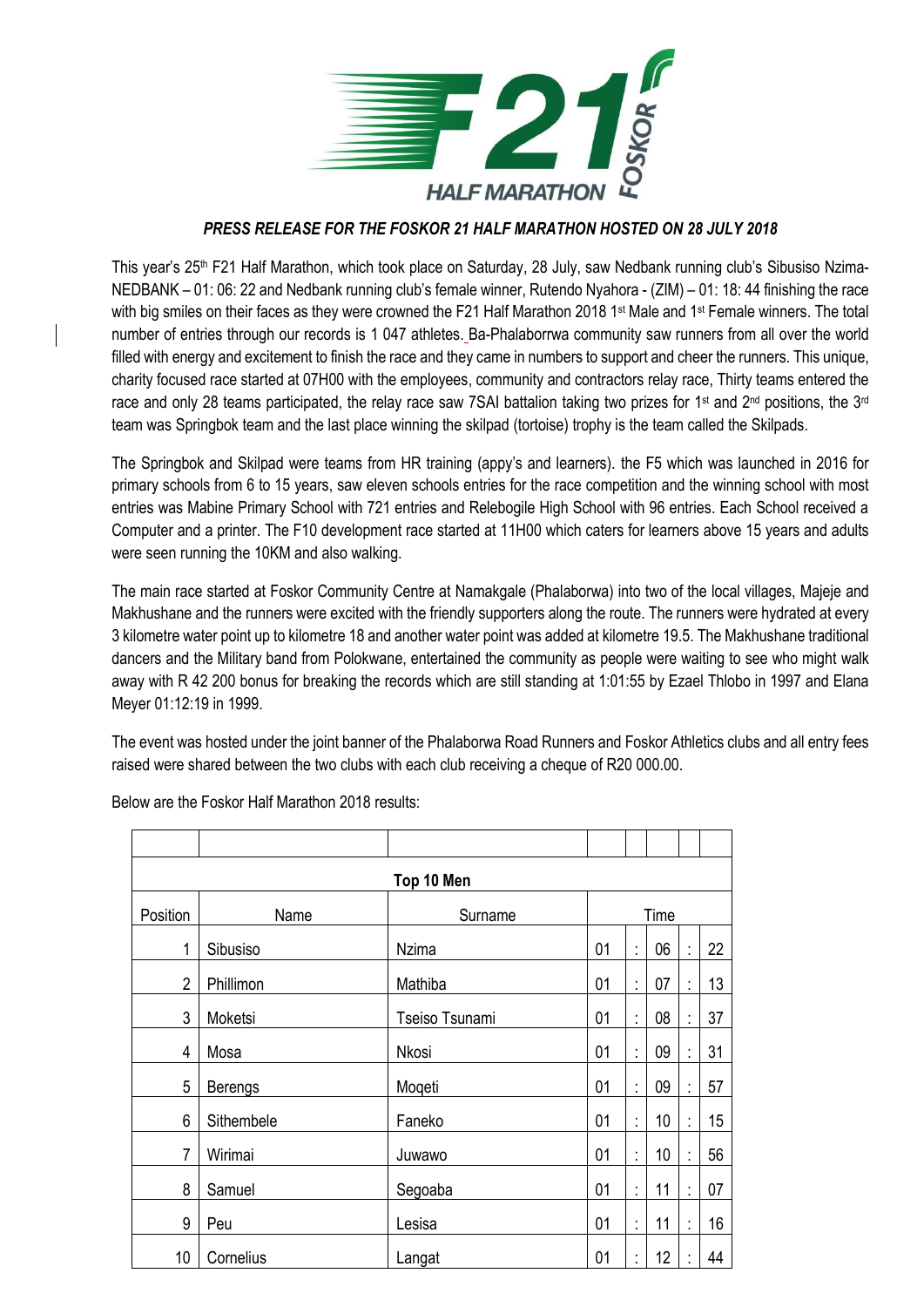|                            |                                         | Category Age 16 - 19 Men  |            |                |            |  |          |  |  |
|----------------------------|-----------------------------------------|---------------------------|------------|----------------|------------|--|----------|--|--|
| Position                   | Name                                    | Surname                   | Time       |                |            |  |          |  |  |
| 1                          | Given                                   | Mukwevo                   | 01         |                | 24         |  | 02       |  |  |
| $\overline{2}$             | Raymond                                 | Lesufi                    | 01         |                | 24         |  | 26       |  |  |
| 3                          | Khongelani                              | Shivambu                  | 01         |                | 26         |  | 46       |  |  |
|                            |                                         |                           |            |                |            |  |          |  |  |
| Category Age 40 - 49 Men   |                                         |                           |            |                |            |  |          |  |  |
| Position<br>1              | Name                                    | Surname                   | Time<br>01 |                |            |  |          |  |  |
| $\overline{2}$             | Negusa Mekone Alemsthu<br>Moses Njuguna |                           | 01         |                | 13<br>14   |  | 55<br>29 |  |  |
| 3                          | Herbert Mokgala                         |                           | 01         |                | 16         |  | 49       |  |  |
|                            |                                         |                           |            |                |            |  |          |  |  |
|                            | Category Age 50 - 59 Men                |                           |            |                |            |  |          |  |  |
| Position                   | Name                                    | Surname                   | Time       |                |            |  |          |  |  |
| 1                          | Elgin Mokale                            | Mokale                    | 01         |                | 20         |  | 33       |  |  |
| $\overline{2}$             | Reckson Nemukula                        | Nemukula                  | 01         |                | 21         |  | 05       |  |  |
| 3                          | Nzama Sibisi                            | Sibisi                    | 01         |                | 26         |  | 22       |  |  |
|                            |                                         |                           |            |                |            |  |          |  |  |
|                            |                                         | Category Age 60+          |            |                |            |  |          |  |  |
| Position                   | Name                                    | Surname                   | 01         |                | Time<br>33 |  |          |  |  |
| 1<br>$\overline{2}$        | Stephen Seema<br>Thompson Mbombi        | Seema<br>Mbombi           | 01         |                | 35         |  | 45<br>41 |  |  |
| 3                          | Bonginkosi Shobede                      | Shobede                   | 01         |                | 37         |  | 01       |  |  |
|                            |                                         |                           |            |                |            |  |          |  |  |
|                            |                                         |                           |            |                |            |  |          |  |  |
|                            |                                         | Category 70+              |            |                |            |  |          |  |  |
| Position                   | Name                                    | Surname                   | Time       |                |            |  |          |  |  |
| 1                          | Johannes                                | Masehla                   | 01         |                | 41         |  | 46       |  |  |
| Top 10 Women               |                                         |                           |            |                |            |  |          |  |  |
| Position                   | Name                                    | Surname                   | Time       |                |            |  |          |  |  |
| 1                          | Rutendo                                 | Nyahora                   | 01         |                | 18         |  | 44       |  |  |
| $\overline{2}$             | Lineo                                   | Chaka                     | 01         |                | 25         |  | 34       |  |  |
| 3<br>4                     | Adronica                                | Makgotlo                  | 01<br>01   |                | 26<br>27   |  | 10<br>01 |  |  |
| 5                          | Catherine<br>Tabitha                    | Skhosana<br><b>Tsatsa</b> | 01         |                | 27         |  | 59       |  |  |
| 6                          | Catherine                               | Malungane                 | 01         | $\ddot{\cdot}$ | 32         |  | 14       |  |  |
| 7                          | Farida                                  | Zwane                     | 01         |                | 33         |  | 07       |  |  |
| 8                          | Beryl                                   | Makhokha                  | 01         |                | 36         |  | 16       |  |  |
| 9                          | Linah                                   | Dlamini Mhlongo           | 01         |                | 39         |  | 33       |  |  |
| 10                         | Mamala                                  | Maponya                   | 01         |                | 41         |  | 03       |  |  |
|                            |                                         |                           |            |                |            |  |          |  |  |
|                            |                                         |                           |            |                |            |  |          |  |  |
| Category Age 16 - 19 Women |                                         |                           |            |                |            |  |          |  |  |
| Position                   | Name                                    | Surname                   | Time       |                |            |  |          |  |  |
| 1                          | Violet Mulaudzi                         | Muluadzi                  | 01         |                | 57         |  | 19       |  |  |
| $\overline{2}$             | Ntanganedzeni                           | Manngwe                   | 02         |                | 24         |  | 10       |  |  |